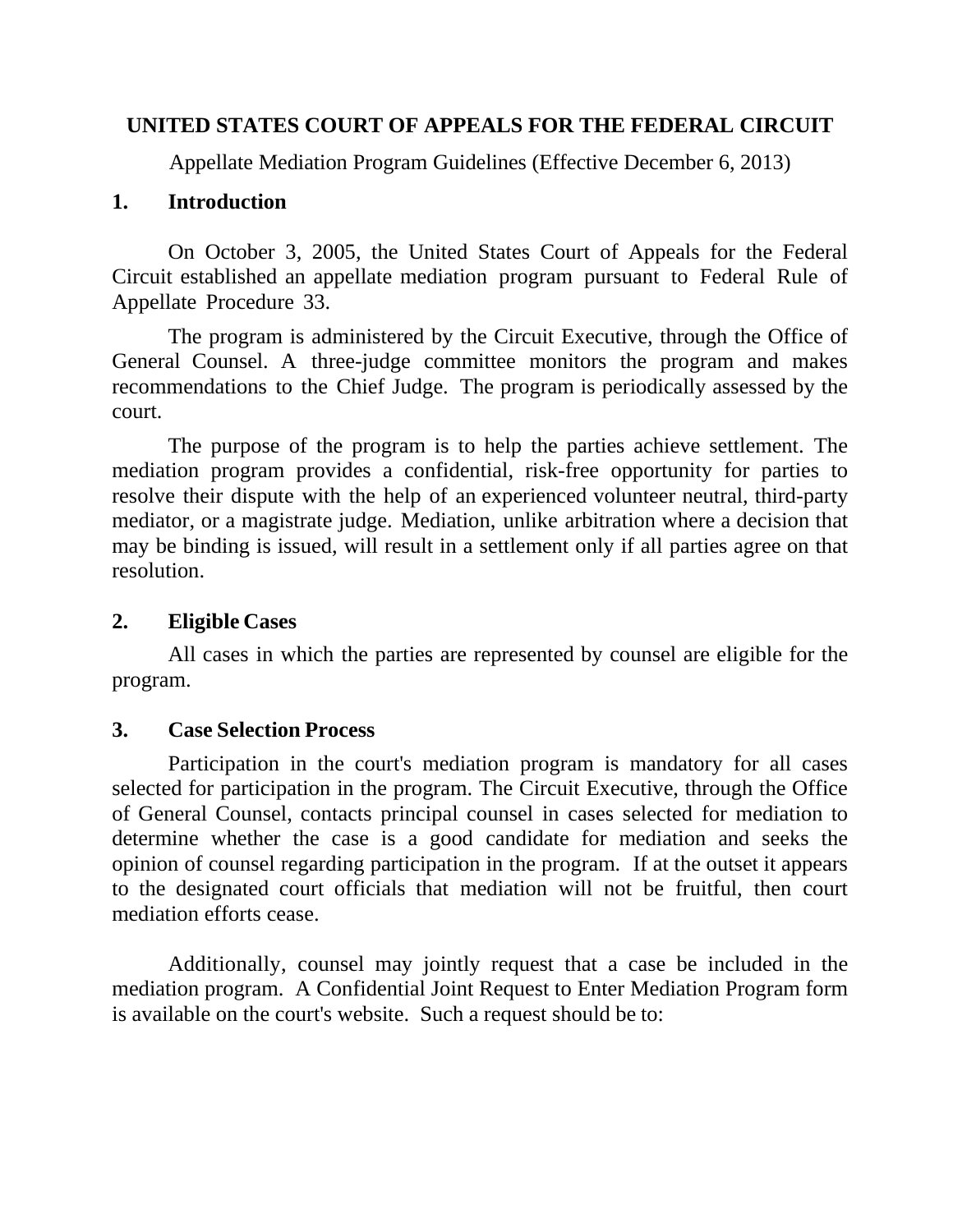Office of General Counsel, Mediation United States Court of Appeals for the Federal Circuit 717 Madison Place, NW Washington, DC 20439

The Office of General Counsel may review the notice of appeal, the trial tribunal's docket sheet, the decision of the trial tribunal, the court's docketing statement, and briefs to aid in selecting cases for mediation. The docketing statement is a form to be completed by counsel. The form is included in the docketing packet sent to counsel by the Clerk of Court. All counsel must complete the form within 14 days of docketing. When the United States or its officer or agency is a party, all counsel must complete the form within 30 days of docketing. The docketing statement is not part of the formal mediation process, but assists the Office of General Counsel with the selection process. The docketing statement is filed using CM/ECF.

#### **4. Mediators**

The court has selected a roster of outside mediators, including magistrate judges and volunteer mediators. The court's mediators include distinguished, experienced attorneys, and others with expertise in the substantive areas of the court's jurisdiction, as well as expertise in mediating. The court invites more applicants to become volunteer mediators. The application is available on the Federal Circuit Bar Association's website and the court's websites. The candidates are encouraged to be members of the bar of the court, but are not required to be members.

Volunteer mediators and applicants to be volunteer mediators must not be in active practice. For purposes of these guidelines "not be in active practice" means that the applicant or volunteer mediator is not appearing, and will not appear while a member of the court's mediation panel (i) as counsel for a party or amicus in any matter that would or could be appealed to this court, or (ii) as counsel for a party or amicus in any appeal to this court. Volunteer mediators are not paid for their services, but are reimbursed by the court for minor out-of-pocket expenses such as photocopying costs, telephone charges, facsimile charges, and transportation to the courthouse. Mediation proceedings may be held in the courthouse if desired. Reimbursement for reasonable travel and lodging expenses of the mediator is assumed by the litigants if the volunteer mediator must travel to conduct the mediation. No reimbursement is required or provided if the mediation is conducted by a magistrate judge.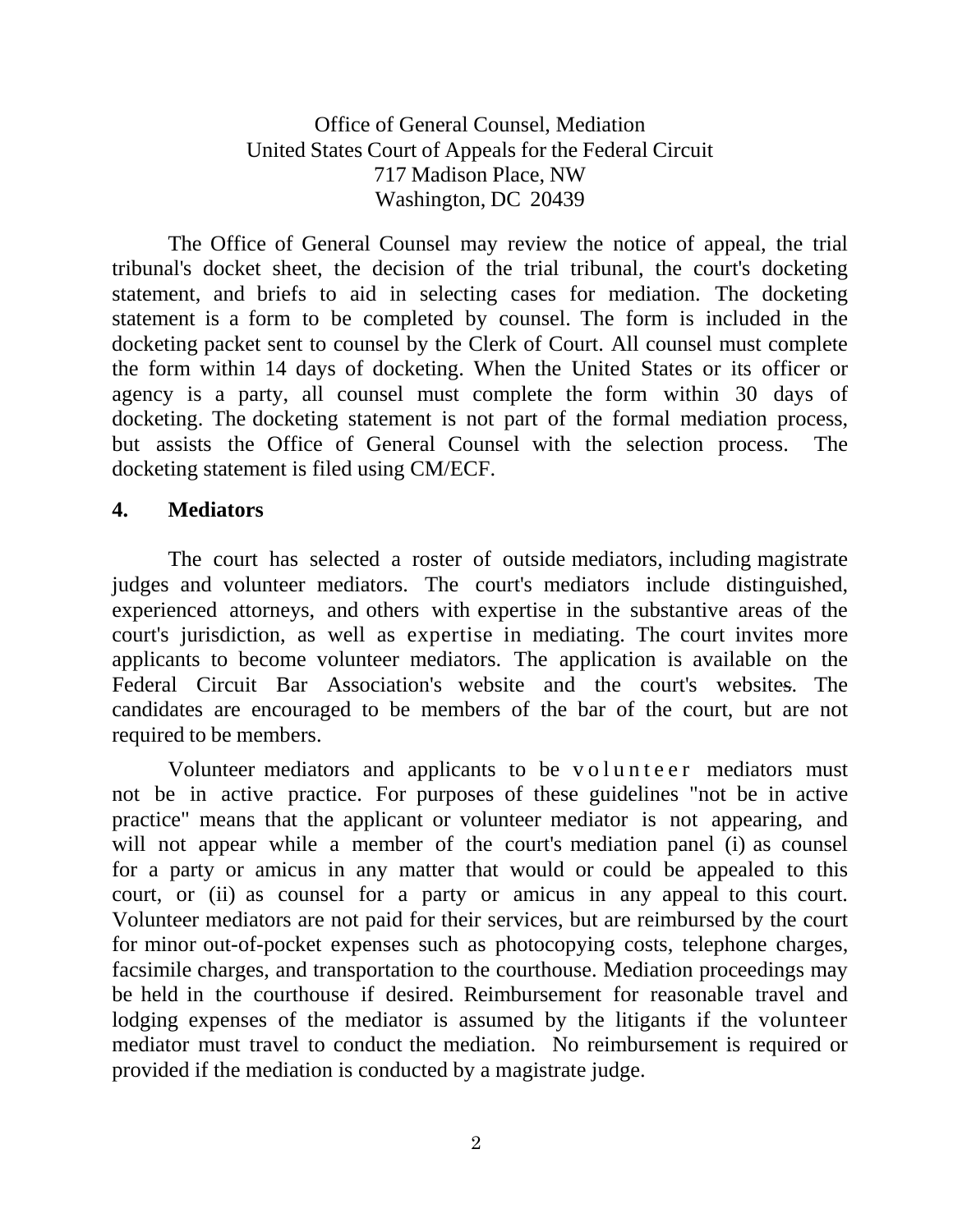The Circuit Executive, through the Office of General Counsel, selects a volunteer mediator from the court's list, unless the parties jointly propose an alternative mediator. If the parties jointly propose a mediator not on the court's list, then the parties must agree to pay any travel, lodging, and out-of-pocket expenses of the mediator, and the mediator must agree to serve pro bono. Parties are free, of course, to participate in mediation outside the court's program under terms to which they agree, whether or not the case is selected for mediation under the court program.

If a volunteer mediator is affiliated with a law firm and that law firm represents or has represented a party to an appeal before the court within the last 5 years, the volunteer mediator will not mediate any case involving that party. Before final selection of a volunteer mediator for an appeal, the Office of General Counsel will inquire about conflicts of interest. The mediator must not presently represent, or have represented within the last five years, either party or any amicus for any purpose, must disclose any past relationships that he or she had with counsel, counsels' firms, and the parties, and must disclose any potential "issues" conflicts. Volunteer mediators are required to decline to participate in any cases in which there is a conflict of interest, in which they perceive a conflict, or in which a reasonable person would perceive a conflict.

#### **5. Confidentiality**

Confidentiality is ensured throughout the mediation process except as noted in these guidelines. The Circuit Executive and the Office of General Counsel staff members involved in the mediation program do not communicate with the judges of the court about the substance of mediation proceedings. During the program, however, the mediation committee from time to time has discussions with the Circuit Executive and the Office of General Counsel staff members with a view to revising the program while it is ongoing, as appropriate and necessary. Communications concerning statistical information and information needed to assess the program are not prohibited. All mediators must protect the confidentiality of the substance of all proceedings and are prohibited from complying with subpoenas or other requests for information about mediated cases except in response to a final court order requiring such disclosure. All communication with the court about mediation matters is between the mediator and the Circuit Executive or members of the Office of General Counsel staff.

The substance of mediation is confidential and may not be disclosed by any participants, except that the duty of non-disclosure does not cover disclosure or use in the course of litigation concerning enforceability of any agreements reached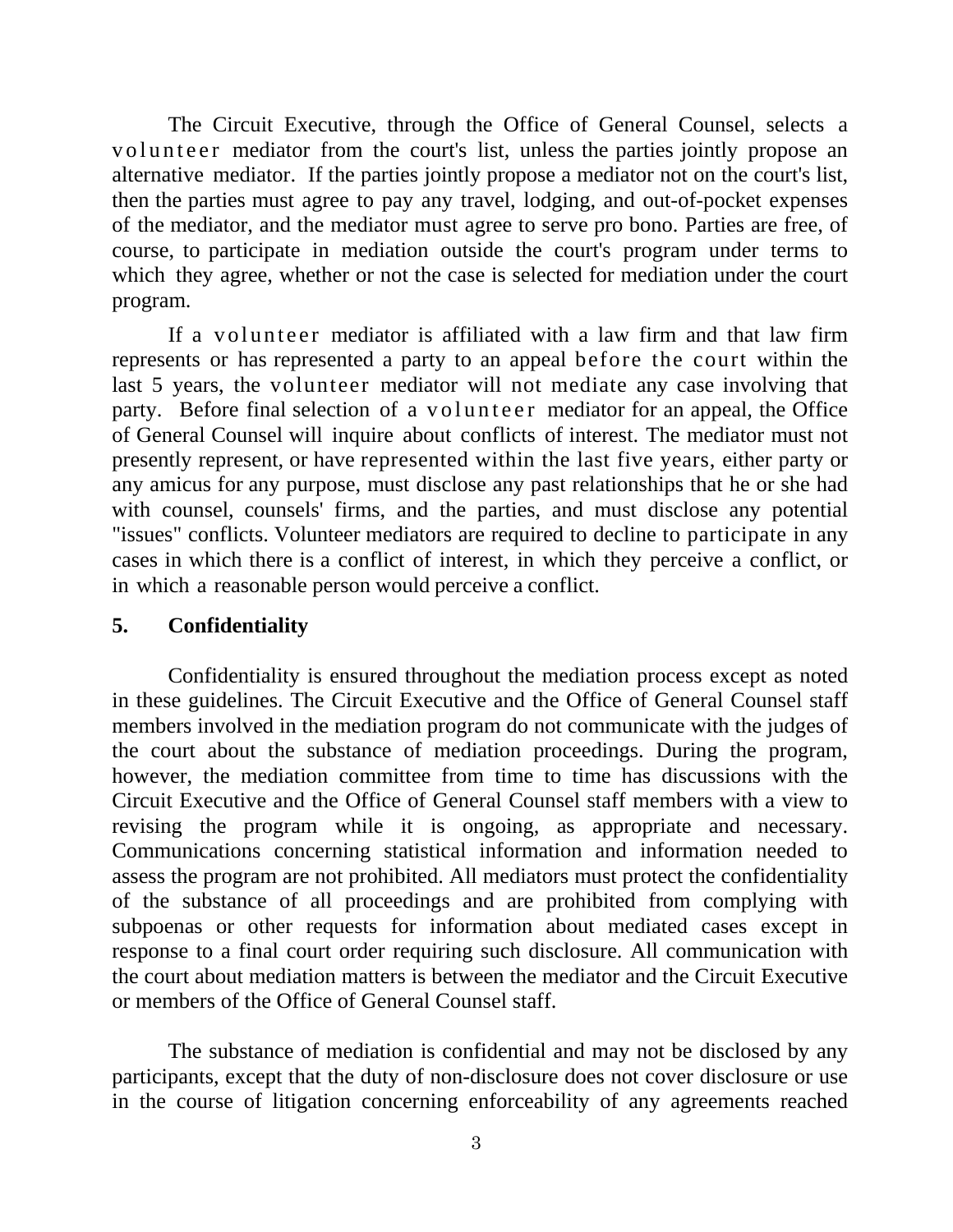through mediation, which may be separately addressed by agreement or otherwise under legal standards not addressed here. The fact that a case is in mediation is not confidential. For example, any motions for extensions of time that are filed because the parties are engaged in mediation are part of the public file. Section 7 sets forth the procedures for seeking extensions of time.

### **6. Mandatory Mediation Process**

Mediation is a flexible process. The mediator is not bound by a defined formula or approach to mediating a case and the mediator conducts the mediation as he or she deems appropriate. Mediation ceases at any time the mediator concludes that further efforts will not be fruitful.

The purpose of mediation is a settlement of the case. This may include a global settlement. Under the program, the mediator is not asked to narrow the issues on appeal. To the extent that the parties agree to narrow the issues, that may be reflected in their briefs.

If the staff of the Office of General Counsel determines that mediation may be fruitful, then principal counsel must participate in any initial telephone conference that is ordered. If an initial telephone conference is ordered, then participation is mandatory. If the participants agree that a telephone conference is not necessary and that they wish to meet for a mediation session, then no telephone conference will be ordered. If, in the judgment of the mediator, a mediation session might be fruitful, then the court requires that participation in at least one session is mandatory.

The court requires that the principal attorney for each party attend all sessions and that at the initial session a party representative with actual settlement authority also attend. "Actual settlement authority" does not simply mean sending a person allowed to accept or offer a minimum or maximum dollar amount. Rather, the party representative should be a person who can make independent decisions and has the knowledge necessary to generate and consider creative solutions. These requirements may be modified or waived by the mediator if circumstances dictate. When the United States government is one of the parties, the requirement that a party representative with actual settlement authority attend any mediation session is waived because government settlement decisions must be made collectively and approved by the authorized representative of the Attorney General, as set forth in 28 C.F.R. Part 0, Subpart Y. A government attorney with authority to negotiate on behalf of the government and to make recommendations concerning settlement must participate in the mediation session.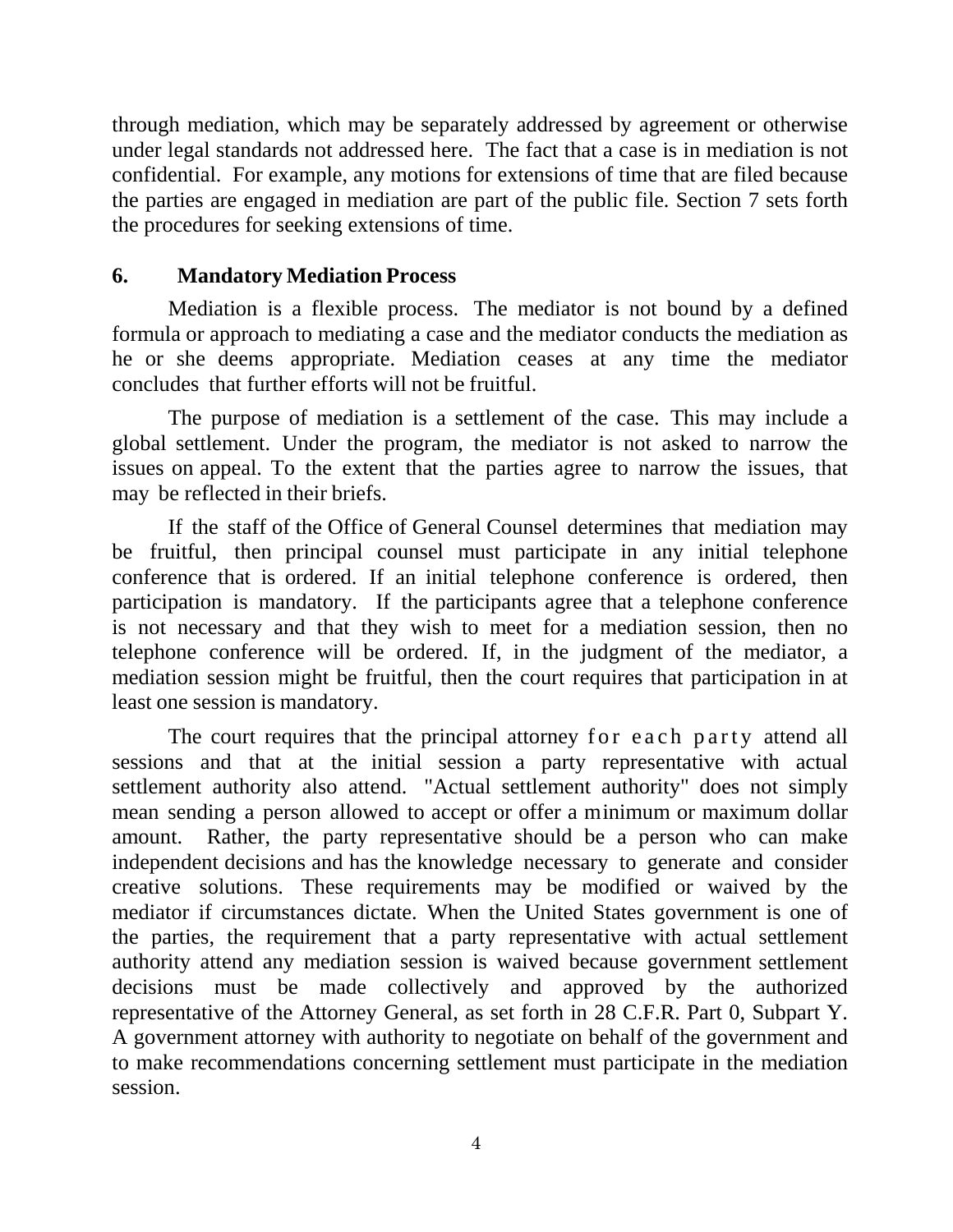#### **7. Extensions of Time**

It is contemplated that after a case is referred to a mediator, mediation should be completed in 90 days. At the outside, mediation should be completed within 150 days of the date of reference. Cases generally are selected before the first brief is filed. However, cases in which briefs have been filed may also be selected. While cases in mediation remain subject to the normal scheduling for briefs and oral argument by the Clerk of Court, counsel may file a motion for an extension of time. If the mediator believes that multiple mediation sessions are required, that the filing of a brief or the scheduling of oral argument will interfere with good faith settlement efforts, and that additional extensions of time are needed, then motions for additional extensions may be filed. Motions for extensions of time are referred to the Office of General Counsel. If a particular staff member of the Office of General Counsel spoke with counsel concerning mediation of a particular case, then a different staff member of the Office of General Counsel who was not involved in that mediation matter will handle any motion in that case. Any consent motion for an extension of time under this paragraph need not disclose that the extension is sought in order to facilitate mediation. The court does not favor extensions of time that exceed 150 days after the case was referred to a mediator. Usually, the extensions are for a shorter period of time.

The Circuit Executive and the Office of General Counsel will monitor the progress of any case directed to mediation and may require a status report from either the parties or the mediator involved.

#### **8. The Conclusion of Mediation**

The purpose of the mediation program is to help the parties achieve settlement. If settlement is reached, then the agreement must be in writing and binding on all parties. The appellant or the parties jointly must file a motion or stipulation of voluntary dismissal or other appropriate motion. If the case is not settled, then it remains on the docket and proceeds as if mediation had not been initiated.

If, as a result of mediation, a settlement is reached which includes a term concerning vacatur of a District Court or other trial forum ruling, the following notice must be included in the text (not as a footnote) in any motion in that trial forum for an indicative ruling:

As a result of a mediation conducted pursuant to the Mediation Program of the U.S. Court of Appeals for the Federal Circuit, a settlement of this case was reached which includes a term concerning vacatur of one or more rulings of the District Court. Pursuant to Rule 12.1 of the Federal